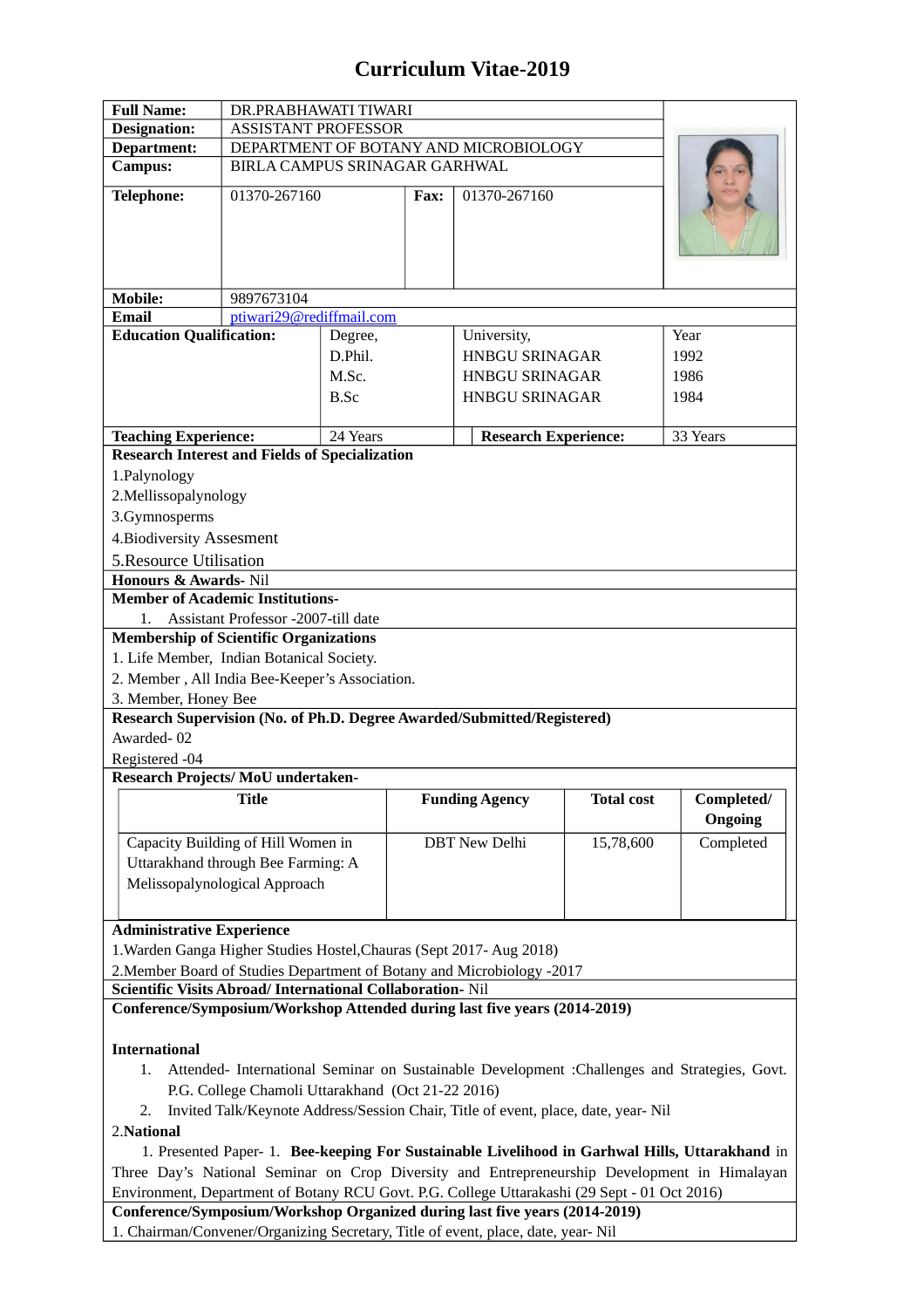## **Publications during last five years (2014-2019)**

## **Journals**

- 1. Gaur, R,D., **P. Tiwari**, J.K. Tiwari, D.S. Rawat and Radha Ballabha (2014). Bee forage potential of Garhwal Himalaya, India*. Indian Journal of Fundamental and Applied Life Sciences*. 4(1): 196–204.
- 2. Ballabha, R., A. Gairola R,D., J.K. Tiwari and **P. Tiwari** (2014). Regeneration status of two forest type in Dhundsir gad watershed of Garhwal Himalaya, Uttarakahand (India). *Research and Review: Journal of Ecology and Environmental Sciences*. 2(2): 11–16.
- 3. Gaur, R.D., **P. Tiwari**, J.K. Tiwari and D.S. Rawat (2014). Physico-chemical properties of some unifloral and multifloral honeys from Garhwal Himalaya, Uttarakhand (India). *International Journal of Basic and Applied Sciences*. 3(4): 142–148.
- 4. Tiwari, J.K., **P. Tiwari** and D.S. Rawat (2014). New distributional record of *Toricellia tiliifolia* DC. (Toricelliaceae) from Chamoli Garhwal, Uttarakhand, India. *Annals of Plant Sciences*. 3(11): 888– 890.
- **5.** Tiwari, J.K., **P. Tiwari**, D.S. Rawat, R. Ballabha and C.S. Rana (2015)**.** *Alternanthera philoxeroides* (Mart.) Griseb. on uphill journey in Uttarakhand, India. *International Journal of Current Research***.** 7(3): 13177–13178.
- 6. Ballabha, R., J.K. Tiwari and **P. Tiwari** (2015). Floristic diversity in the vicinity of Srinagar hydroelectric power project in Alaknanda valley of Garhwal Himalaya, India: Needs for conservation. *International Journal of Environmental Sciences*. 5(3): 553–579.
- 7. Tiwari, J.K., D.S. Rawat and **P. Tiwari** (2015). *Exacum paucisquamum* (Gentianaceae): A new record for Western Himalaya, India. *Rheedea*. 25(1): 57–58.
- 8. Tiwari, J.K., **P. Tiwari**, D.S. Rawat and R. Ballabha (2015). Occurrence of *Sesamum mulayanum* Nair in Garhwal Himalaya, Uttarakhand. *Indian Journal of Plant Sciences*. 4(2): 33–35.
- 9. Tiwari, J.K., **P. Tiwari** and D.S. Rawat (2015). Some additions to flora of Chamoli. *Phytotaxonomy*. 15: 146–151.
- 10. Tiwari J.K., **P. Tiwari**, Dinesh S. Rawat, Radha Ballabha and C.S. Rana. 2016. New distributional record of *Sarcopyramis napalensis* Wall. (Melastomataceae) from Garhwal Himalaya, Uttarakhand, India. *Journal of Threatened Taxa*, 8(5): 8835–8837.
- 11. J.K. Tiwari, **P. Tiwari** and Dinesh S. Rawat.2016. Some additions to Orchidaceae of district Chamoli, Uttarakhand. *The Indian Forester*, 142 (8): 797–798.
- 12. Dinesh S. Rawat, J.K. Tiwari and **P. Tiwari**. 2016. Invasive alien flora of western Ramganga Valley, Uttarakhand. *Phytotaxonomy*, 16: 11–114.
- 13. Chaudhary Ekta**, P. Tiwari** and P. L. Uniyal 2018. Macro and essential trace elements in *Apis cerana-indica* honey from Garhwal Himalaya, India. *International Journal of Plant and Environment.* 4: 01-06.
- 14. Dinesh S. Rawat, J.K. Tiwari, **P. Tiwari** and H. Singh. 2016. Floristic diversity of montane zone of Western Ramganga Valley, Uttarakhand, India. *Journal of Economic and Taxonomic Botany*, 40(3–4):
- 15. **Tiwari, P.**, Naithani, P. and Tiwari, J.K. 2016. Determination of heavy metals in honey samples from submontane zone of Garhwal Himalaya (India). *World Journal of Pharmacy and Pharmaceutical Sciences.* 5(7):812-819.
- 16. **Tiwari, P.**, Naithani, P. and Tiwari, J.K. 2016. Phenolic content, Antioxidant activity and Palynological analysis of Some Multifloral honey from Garhwal Himalaya. *International Journal of Pharmacy and Biological Sciences.* 7(3): 84-92.
- 17. Dinesh S. Rawat, J.K. Tiwari, **P. Tiwari** and Meena Nautiyal. 2017. *Lysionotus serratus* D.Don a noteworthy plant species from Chamoli, Western Himalaya. *Annals of Plant Sciences*, 6(1): 1492– 1493.